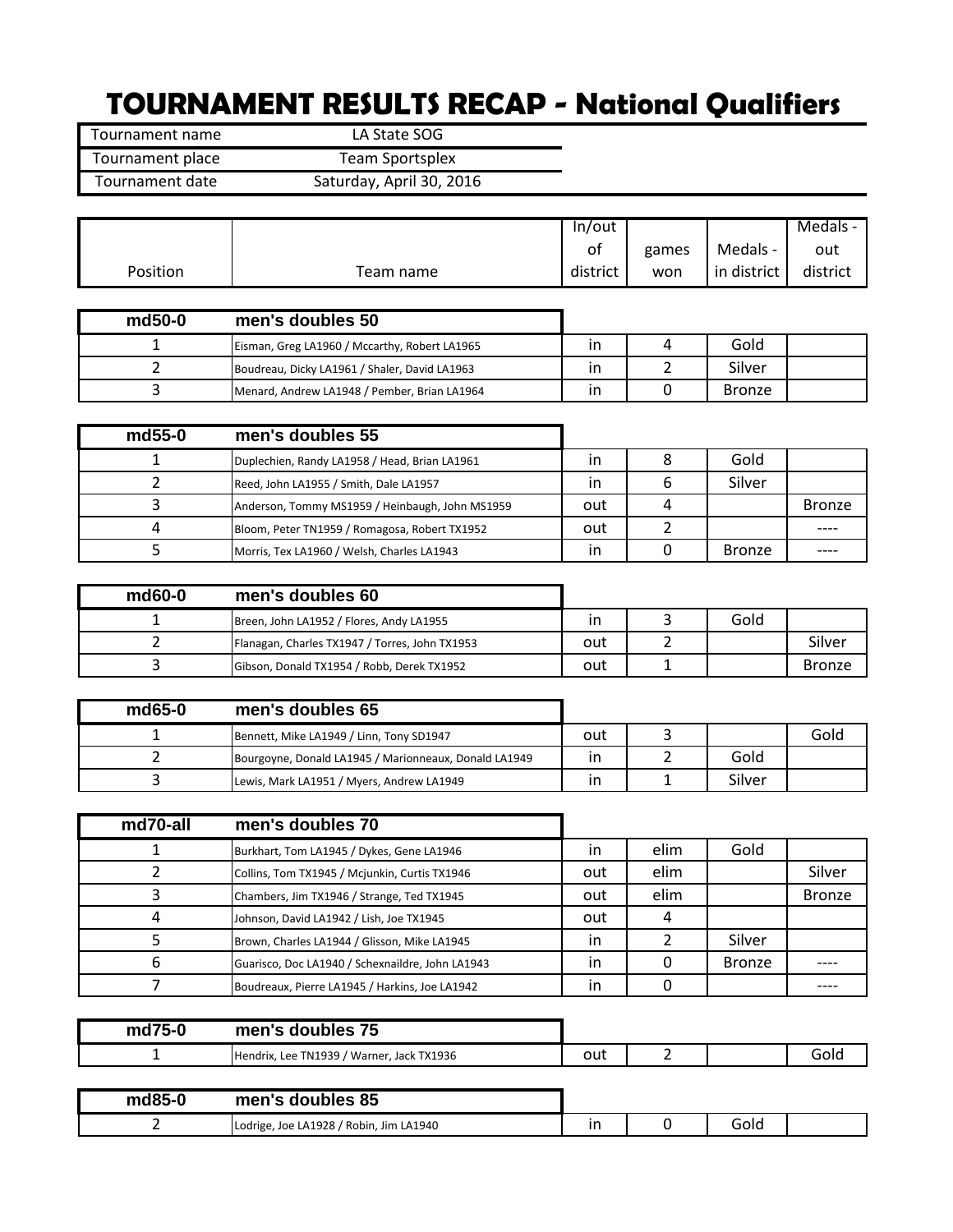| wd50-0 | women's doubles 50                                  |     |        |        |
|--------|-----------------------------------------------------|-----|--------|--------|
|        | Lewis, Nanette LA1958 / Morris, Cindy LA1963        |     | Gold   |        |
|        | Henderson, Susan TX1958 / Maddalena, Rebekah TX1962 | out |        | Silver |
|        | Kennedy, Melissa LA1963 / Ziervogel, Bonita LA1962  |     | Silver |        |
|        | Ferreira, Kim TX1960 / Newcomer, Christine TX1965   | out |        |        |

| wd55-0 | women's doubles 55                                      |     |  |        |
|--------|---------------------------------------------------------|-----|--|--------|
|        | Honeycutt, Jo TX1957 / Koch, Joann LA1951               | out |  | Gold   |
|        | Lamperez, Terri S. LA1960 / Strickland, Mary Ann MS1961 | out |  | Silver |

| $wd60-0$ | women's doubles 60                                |     |   |        |               |
|----------|---------------------------------------------------|-----|---|--------|---------------|
|          | Boudreaux, Cynthia LA1947 / Fisher, Millie TX1956 | out |   |        | Gold          |
|          | Brewton, Jeanne LA1953 / Johnson, Jo Ellen LA1948 |     |   | Gold   |               |
|          | Lacour, Debra LA1954 / Romagosa, Irene TX1951     | out | 4 |        | <b>Bronze</b> |
|          | Hebert, Diane LA1948 / Langlois, Suzanne LA1954   |     |   | Silver |               |

| wd65-0 | women's doubles 65                               |     |      |        |
|--------|--------------------------------------------------|-----|------|--------|
|        | Borne, Christie AR1951 / Riffel, Jane AR1950     | out |      | Gold   |
|        | Rhoden, Suzanne TN1949 / Ruckstuhl, Kekai TN1944 | out |      | Silver |
|        | Greene, Donna LA1951 / Lodrige, Lila LA1948      |     | Gold |        |
|        | Neill, Linda LA1947 / Strange, Janice TX1946     | out |      |        |

| wd70-0 | women's doubles 70                                   |     |  |               |
|--------|------------------------------------------------------|-----|--|---------------|
|        | James, Genevieve TX1943 / Montgomery, Winnie LTX1944 | out |  | Gold          |
|        | Lewis, Anne TX1946 / Palmer, Lillian TX1935          | out |  | Silver        |
|        | Redman, Ann TX1941 / Spacher, Valeria TX1942         | out |  | <b>Bronze</b> |

| wd75-0 | women's doubles 75                             |     |  |      |
|--------|------------------------------------------------|-----|--|------|
|        | Harrington, Anne TN1934 / Marino, Betty LA1940 | out |  | Gold |
|        |                                                |     |  |      |

| xd50-all | mixed doubles 50                                     |              |      |        |               |
|----------|------------------------------------------------------|--------------|------|--------|---------------|
|          | Morris, Cindy LA1963 / Boudreau, Dicky LA1961        | $\mathsf{I}$ | elim | Gold   |               |
|          | Strickland, Mary Ann MS1961 / Shaler, David LA1963   | out          | elim |        | Silver        |
|          | Newcomer, Christine TX1965 / Mccarthy, Robert LA1965 | out          | elim |        | <b>Bronze</b> |
|          | Maddalena, Rebekah TX1962 / Collins, Tom TX1945      | out          |      |        |               |
|          | Ziervogel, Bonita LA1962 / Smith, Dale LA1957        | in           |      | Silver |               |
|          | Kennedy, Melissa LA1963 / Reed, John LA1955          | in           |      | Bronze |               |
|          |                                                      |              |      |        |               |

| xd55-all | mixed doubles 55                                 |     |      |               |      |
|----------|--------------------------------------------------|-----|------|---------------|------|
|          | Fisher, Millie TX1956 / Duplechien, Randy LA1958 | out | elim |               | gold |
|          | Lewis, Nanette LA1958 / Eisman, Greg LA1960      | ın  | elim | Gold          |      |
|          | Cantrell, Susan LA1959 / Head, Brian LA1961      | in  | elim | Silver        |      |
|          | Honeycutt, Jo TX1957 / Torres, John TX1953       | out |      |               |      |
|          | Lamperez, Terri S. LA1960 / Breen, John LA1952   | in  |      | <b>Bronze</b> |      |